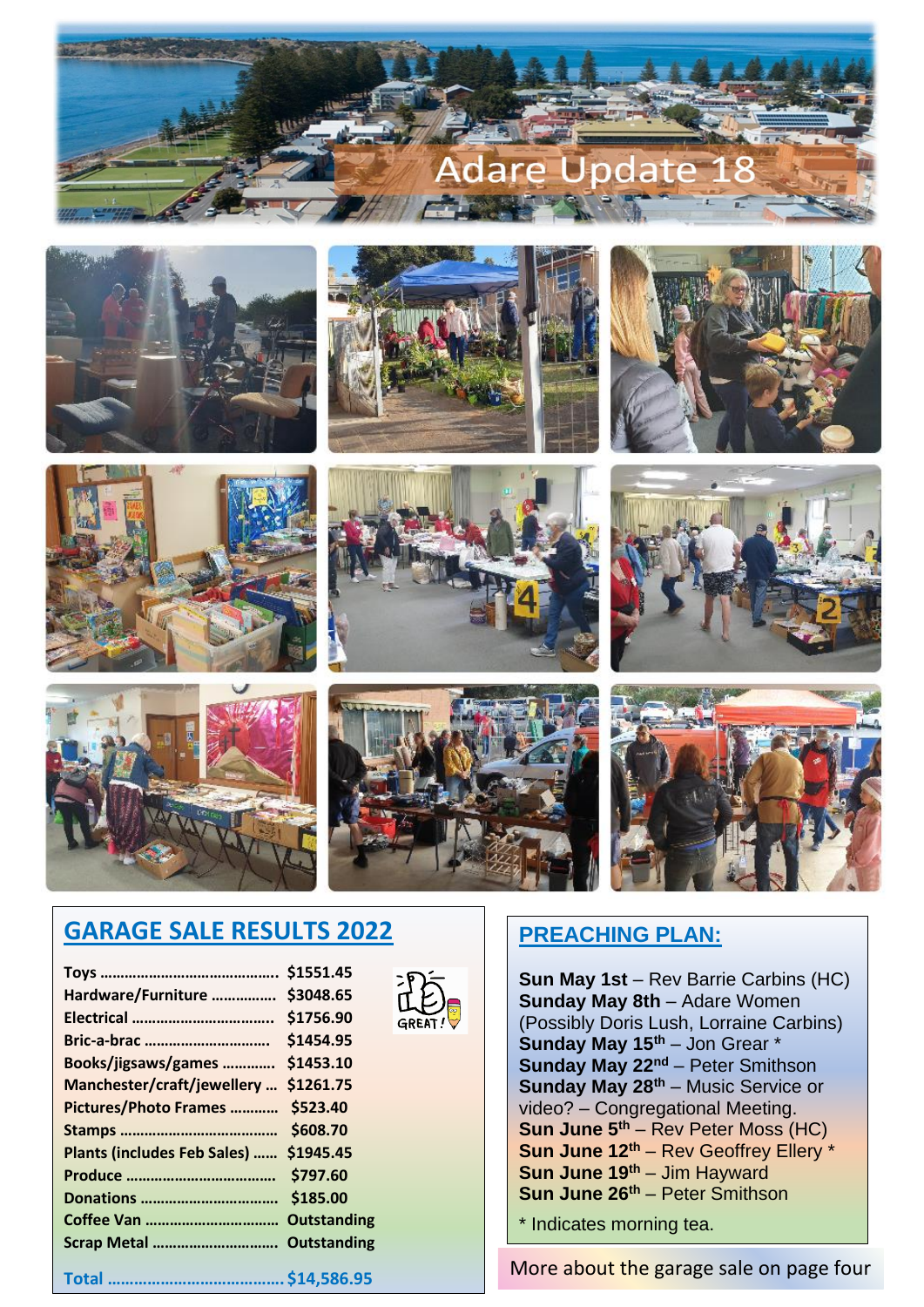#### **WEDDING ANNIVERSARIES**

Ozzie and Heather Osborne Max and Margie Vincent 01/05/1965 Amanda and Darryl Pearce 02.05/2020 Dale and Pauline Speck 04/05/1974 06/05/1972 Peter and Brenda Manuel 08/05/1971 John and Sandy Mardell 09/05/1970 Ken and Marj Wills 09/05/1959 Judy and Rod Dunbar 11/05/57 Adrienne and John Hewitt 14/05/1966 Judy and Graeme Schwartz 19/05/1973

#### **BIRTHDAYS**

| <b>Trish Williams</b>  | 01/05 |
|------------------------|-------|
|                        |       |
| Peter Smithson         | 08/05 |
| <b>Bob Arnold</b>      | 09/05 |
| <b>Sandy Mardell</b>   | 09/05 |
| <b>Ashley Foote</b>    | 13/05 |
| <b>Marilyn Parker</b>  | 13/05 |
| Ian Price              | 15/05 |
| <b>Kaitlyn Warren</b>  | 18/05 |
| <b>Judy Brinkworth</b> | 21/05 |
| Peter Cranwell         | 23/05 |
|                        |       |

 $\overline{a}$ 

# **OUR PEOPLE**

**Edith Reddin** has been unable to see Bill this week but has talked with him. Edith has COVID complicated by asthma, and Bill has had to be moved into an isolation ward. Bill continues to improve but is not out of the woods yet. Further surgery may be needed. He is still having deficits on the left side due to brain injury which will require long term rehab. Edith is grateful to those who have rung, texted, prayed or have dropped essentials by the house. There is much to pray about.

**Ross and Athalie Ford** are doing it tough at this time, and both would welcome our prayers as major health issues are taking their toll.

Website: adarechurch.org.au or adarechurch.com.au

# **ALPHA COURSE:**

WANTED

**MINISTER** OF THE WORD

**FOR ADARE UC** 

Goolwa Uniting Church will be running the Alpha Film Series during the second school term, to be held in the Goolwa church's Activity Centre at 1 Collingwood Street, Goolwa, each Thursday night from 7:30-9pm. The Film Series will begin on the 5th May and run through to the 7th July.

More details about Alpha can be found online at [alpha.org.au](http://alpha.org.au/).

#### **ADVERTISEMENT (across Australia)**

Adare Uniting Church, Victor Harbor, SA, seeks a full time **Minister of the Word** (or part time by negotiation). It offers a lifestyle by the sea in a popular, scenic city approximately 1 hour south of Adelaide. Excellent schools, medical services and shopping facilities serve the area.

The commencement date is negotiable. A comfortable 4-bedroom manse is available and clerical support is provided. Church finances are secure.

The congregation comprises many retirees. They are active, giving and community focused.

- 70 + people worship regularly and have a diversity of beliefs.
- Church leadership quides and supports ministry activities.
- Outreach includes a Men's Shed (150+ active members) and Footloose (program for pre-schoolers).
- Pastoral care support is a high priority

The church profile is obtainable from *Executive Officer: Placements and Safe Church* [pgardner@sa.uca.org.au](mailto:pgardner@sa.uca.org.au)

#### **CHURCH WORKSHOP next Tuesday.**

Two years have passed and we are still without a minister of the word. Church Council have been granted permission to advertise nationally. Adare is too important for us to continue without leadership support.

*Church Council believes that it is time to again to review our Ministry.* What is our mission and what is required to achieve this? Church Council is planning a WORKSHOP (next **Tuesday 3rd May – 1.00 pm**) to look again at options for our future. If you would like to be part of this planning (PARTICIPANT AND NOT SPECTATOR please) then give your name to Anne Craig. Any plan that emerges will be shared with all. A special congregational meeting will called to consider any new pathway that may emerge.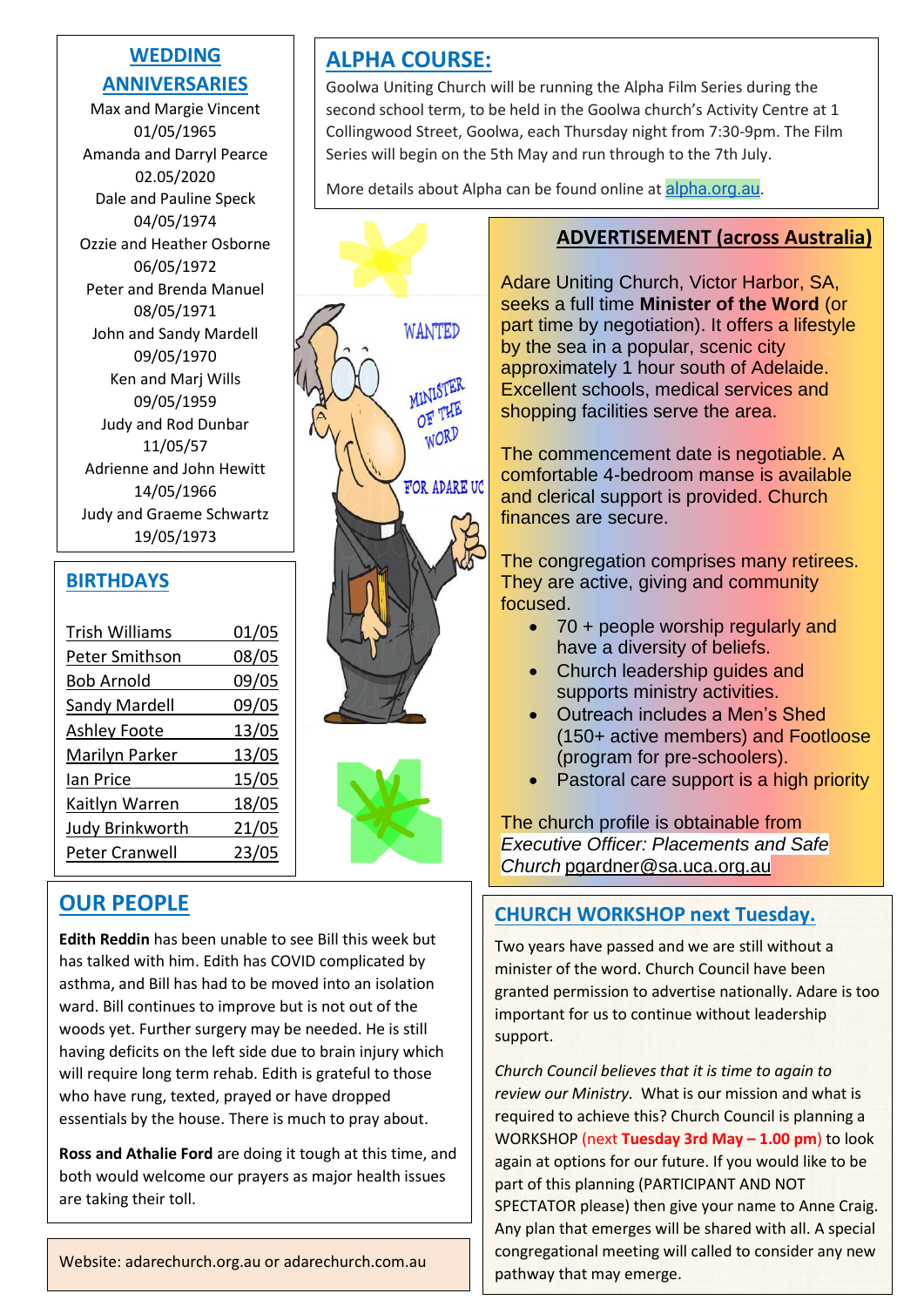

# **AUSTRALIA'S BIGGEST MORNING TEA**

Lesley Croft is hosting a MORNING TEA on MAY 18 at 26 Coromandel Drive from 10.30am

Please come, bring a friend or two and enjoy a cuppa and company whilst donating to CANCER RESEARCH





"Everyone is out with COVID, the computers all have a virus and the shredder just threw up.

"I CALLED THE TECHNICAL SUPPORT NUMBER AND GOT DIAL-A-PRAYER!

## *FARMER'S PRAYER (from Jaelene)*

A pastor asked an older farmer, decked out in bib overalls, to say grace for the morning breakfast.

"*Lord*, I hate buttermilk", the farmer began. The visiting pastor opened one eye to glance at the farmer and wonder where this was going.

The farmer loudly proclaimed, "*Lord*, I hate lard." Now the pastor was growing concerned.

Without missing a beat, the farmer continued, "And *Lord*, you know I don't much care for raw white flour".

The pastor once again opened an eye to glance around the room and saw that he wasn't the only one to feel uncomfortable.

Then the farmer added, "But *Lord,* when you mix them all together and bake them, I do love warm fresh biscuits. So, *Lord*, when things come up that we don't like, when life gets hard, when we don't understand what you're saying to us, help us to just relax and wait until you are done mixing. It will probably be even better than biscuits. **Amen**."

*Within that prayer there is great wisdom for all when it comes to complicated situations like we are experiencing in the world today.*



"I'm not sure what religion my family is. It's the one that forbids running with scissors. And eating before dinner is the worst sin."

your thoughts become your **WORDS.** Keep your words positive because your words become your **BEHAVIOR.** Keep your behavior positive because your behavior becomes your HABITS. Keep your habits positive because

Keep your thoughts positive because

your habits become your

# **VALUES.**

Keep your values positive because your values become your

**DESTINY.** 

## **MENS SHED:**

#### *Friday 29th April at 10.00 AM*

Ian Toogood will present a talk on Men's Health. Should be a great opportunity for discussion. Note to all Shed Supervisors: after Ian's talk, there will be a short meeting (at around 10.30am) to discuss the rosters, balance out daily numbers and daily duties.

#### *Sunday 8th May*

The Bunnings BBQ is on.